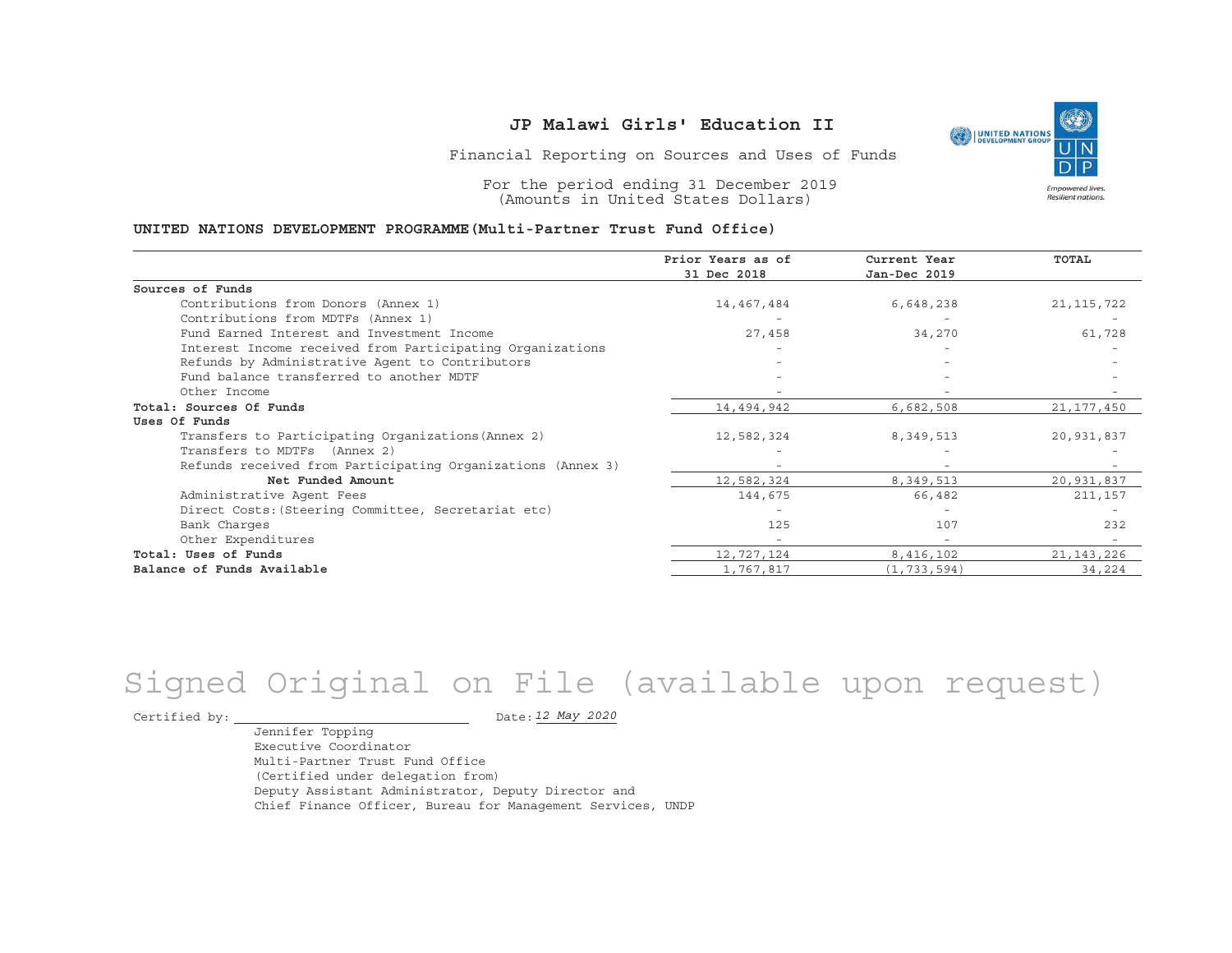

Financial Reporting on Sources and Uses of Funds

For the period ending 31 December 2019 (Amounts in United States Dollars)

#### **UNITED NATIONS DEVELOPMENT PROGRAMME(Multi-Partner Trust Fund Office)**

**Annex - 1: Contributions**

|                      | Prior Years as of | Current Year | TOTAL        |
|----------------------|-------------------|--------------|--------------|
|                      | 31 Dec 2018       | Jan-Dec 2019 |              |
| From Contributors    |                   |              |              |
| GOVERNMENT OF NORWAY | 14,467,484        | 6,648,238    | 21,115,722   |
| Total: Contributions | 14,467,484        | 6,648,238    | 21, 115, 722 |

## Signed Original on File (available upon request)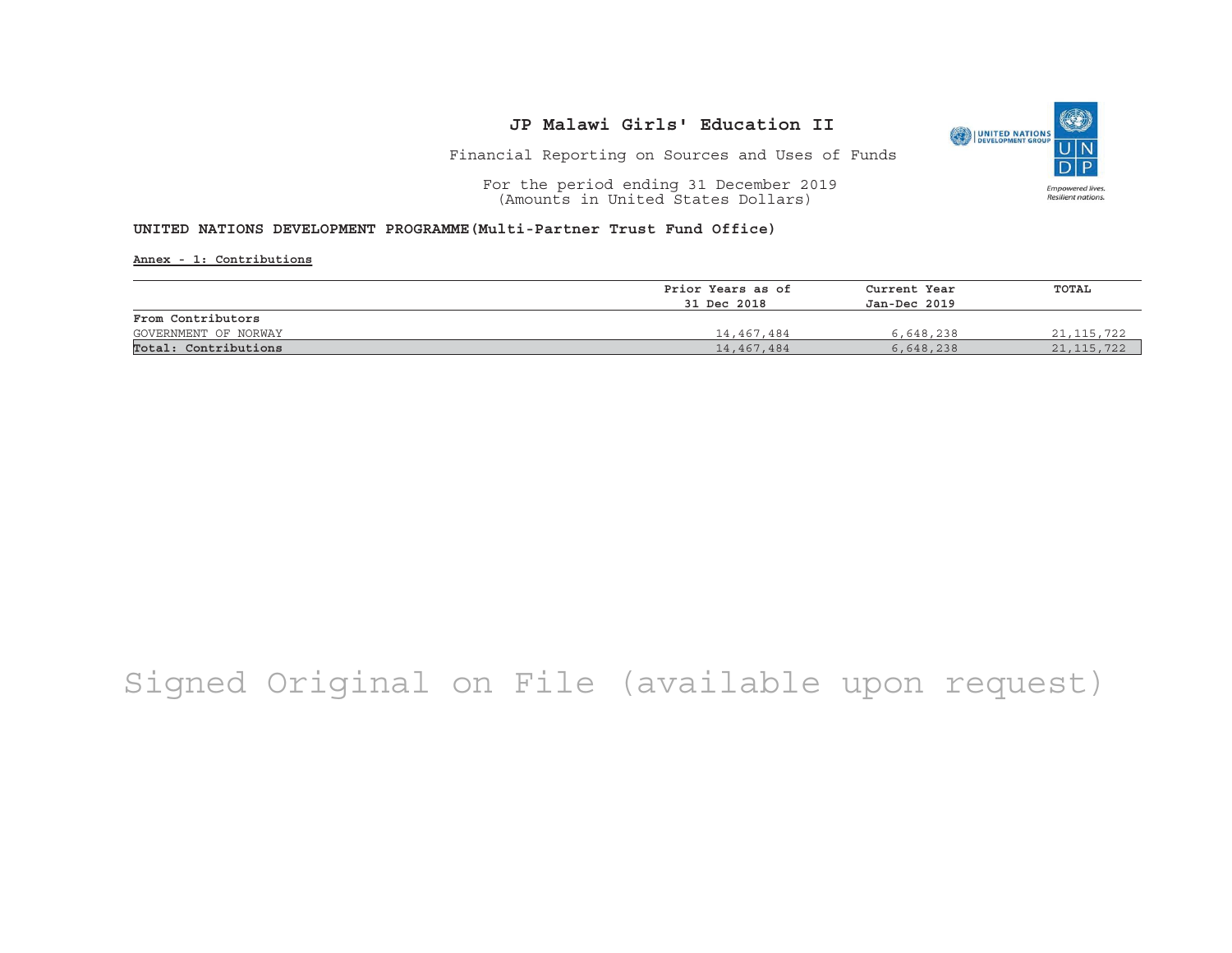

O

**Empowered lives** Resilient nations.

Financial Reporting on Sources and Uses of Funds

For the period ending 31 December 2019 (Amounts in United States Dollars)

#### **UNITED NATIONS DEVELOPMENT PROGRAMME(Multi-Partner Trust Fund Office)**

**Annex - 2: Transfers**

|                                | Prior Years as of | Current Year | TOTAL      |
|--------------------------------|-------------------|--------------|------------|
|                                | 31 Dec 2018       | Jan-Dec 2019 |            |
| To Participating Organizations |                   |              |            |
| UNFPA                          | 4,624,827         | 2,623,448    | 7,248,275  |
| UNICEF                         | 3,674,378         | 1,740,212    | 5,414,590  |
| WFP                            | 4,283,119         | 3,985,853    | 8,268,972  |
|                                |                   |              |            |
| Total Transfers                | 12,582,324        | 8,349,513    | 20,931,837 |

## Signed Original on File (available upon request)